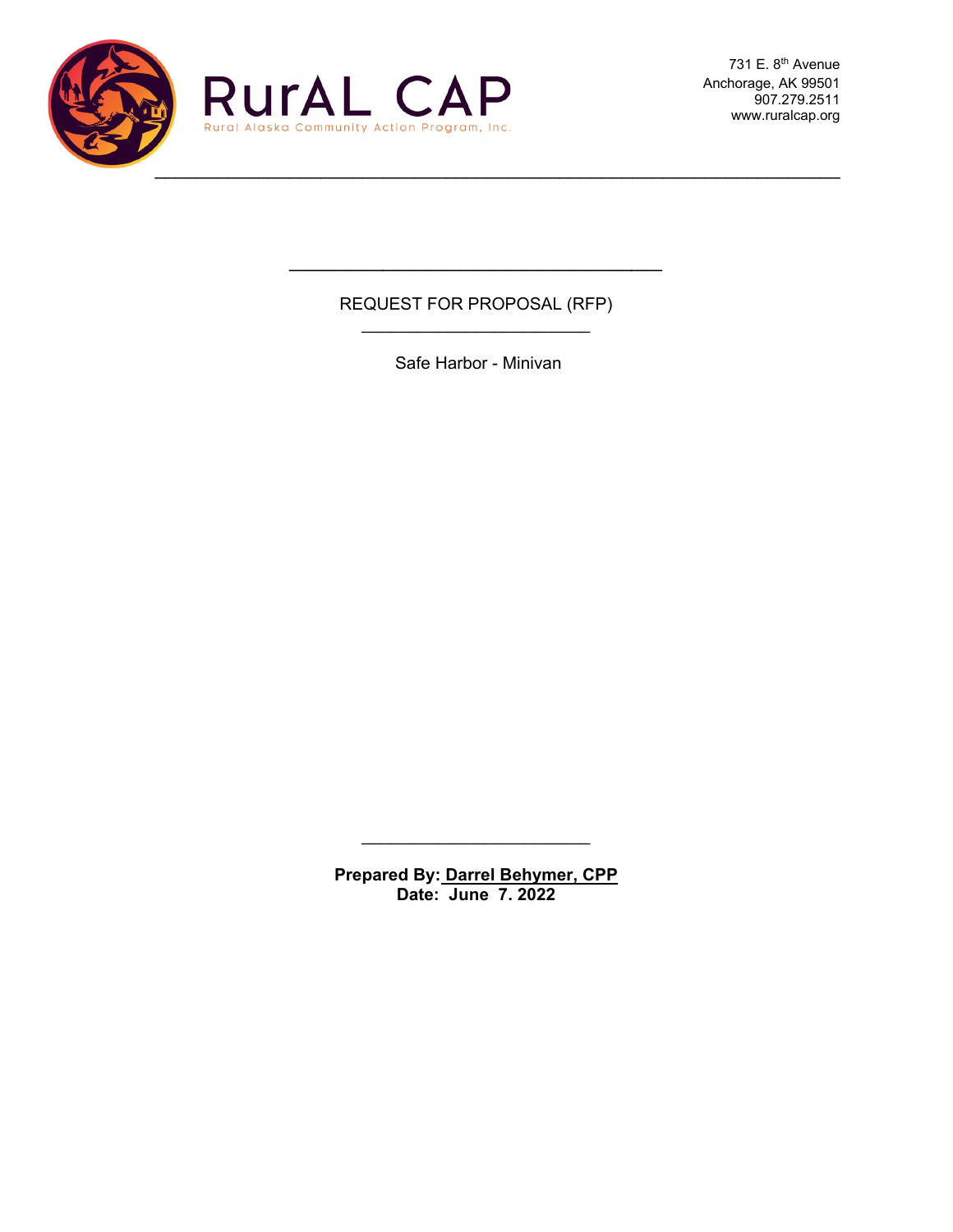# Safe Harbor - MINIVAN RFP

REQUEST FOR PROPOSAL  $\overline{\phantom{a}}$  , where  $\overline{\phantom{a}}$  , where  $\overline{\phantom{a}}$  , where  $\overline{\phantom{a}}$ 

**SUBMISSION DEADLINE:** June 21, 2022 by 4 PM

**QUESTION SUBMISSION DEADLINE:** June 16, 2022 by 12 PM

**PRE BID INSPECTION OF THE FACILITY IS SCHEDULED: NA**

#### **BID LOCATION: NA**

Questions may be submitted in written form no later than to:

| <b>RFP Contact Name:</b> | Darrel Behymer, CPP                                                     |
|--------------------------|-------------------------------------------------------------------------|
| <b>Contact Address:</b>  | <b>RurAL CAP</b><br>731 E. 8 <sup>th</sup> AVE.<br>Anchorage, AK. 99501 |
| <b>Telephone Number:</b> | $(907)$ 980 - 0412                                                      |
| <b>Email Address:</b>    | dbehymer@ruralcap.org                                                   |

#### **INTRODUCTION**

Rural Alaska Community Action Program, Inc. (RurAL CAP) Procurement Coordinator, Darrel Behymer, CPP, is requesting proposals from qualified licensed auto dealerships to do business in Alaska.

Enclosed is pertinent information for use in preparing your bid. This information will be used as a guide in the preparation of any subsequent contract.

Bids must be received via email to [dbehymer@ruralcap.org](mailto:dbehymer@ruralcap.org), by 4:00 PM 06/21/2022. All bids must include the reference on letter or email subject, "Safe Harbor Minivan RFP." Bids received after the deadline specified above will be considered late, and not be scored on. All questions regarding this bid request must be emailed prior to 06/16/2022 at 12 pm (Alaska Standard Time). Responses to questions will be sent to all parties who have received bid packages, proposals and who have registered their email address. To register your email, email Darrel Behymer.

One (1) copy of your proposal is required for submission to RurAL CAP.

Proposals are encouraged from Minority and Female owned business.

RurAL CAP reserves the right to reject any and all bids and waive informalities in procedures.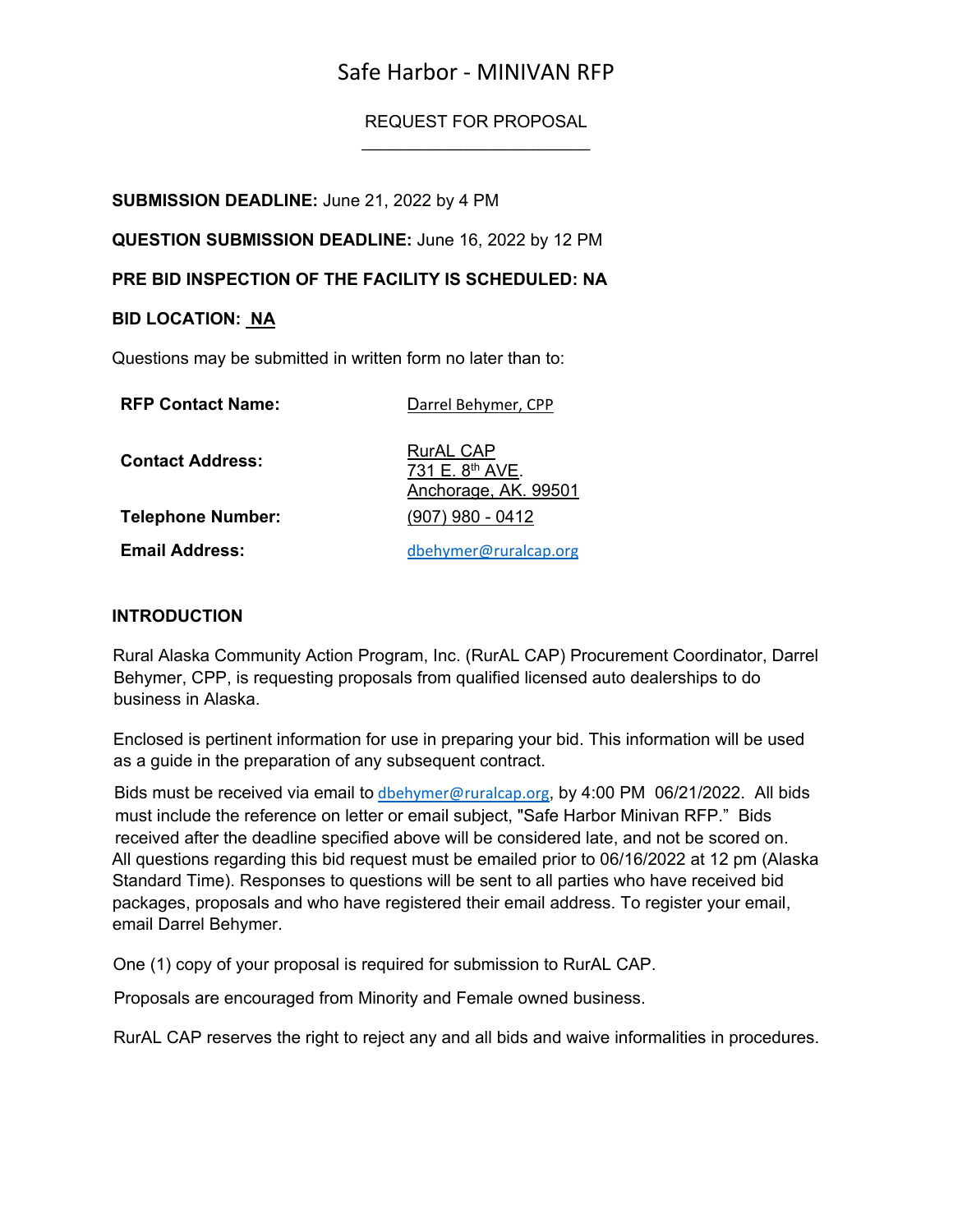#### INDEX

**SECTIONS** 

- 1. General Information
- 2. Rules Governing Competition
- 3. Speciations
- 4. Proposal and Submission Requirements:
- 5. Evaluation and Selection Process

#### SECTION 1: GENERAL INFORMATION

Rural Alaska Community Action Program (RurAL CAP) requests that your company make a proposal for a minivan to the Safe Harbor program. The following proposal request will outline the project goals and detail the format you should submit your proposal. Please read the timeline carefully. In order for your proposal to be considered, your proposal must meet our deadlines included in the timeline on cover page.

#### 1.1 Background

Rural Alaska Community Action Program (RurAL CAP) is a non-profit organization, and welcome government discounts/pricing as part of the request. If applies, RurAL CAP is a tax-exempt organization, please see attached. Safe Harbor program is seeking a minivan, to help transport families around town to take care of their needs as they come up. The minivan specifications, will be found under Section 3

#### 1.2 Preparation Costs & Fees

RurAL CAP shall not be responsible for bid preparation costs, nor for costs including attorney's fees associated with any (administrative, judicial or otherwise) challenge to the determination of the highest ranked bidder and/or award of a contract and/or rejection of bids. By submitting a bid each bidder agrees to be bound in this respect and waives all claims to such costs and fees.

#### SECTION 2: RULES GOVERNING COMPETITION

#### 2.1 Examination of Bids

Bidders are encouraged to thoroughly review the complete RFP package prior to preparing and submitting a response.

#### 2.2 Confidentiality and Public Information

The content of all bids will be kept confidential until the selection of the successful bid is announced. After contract award all bids will be open for review and will become public information.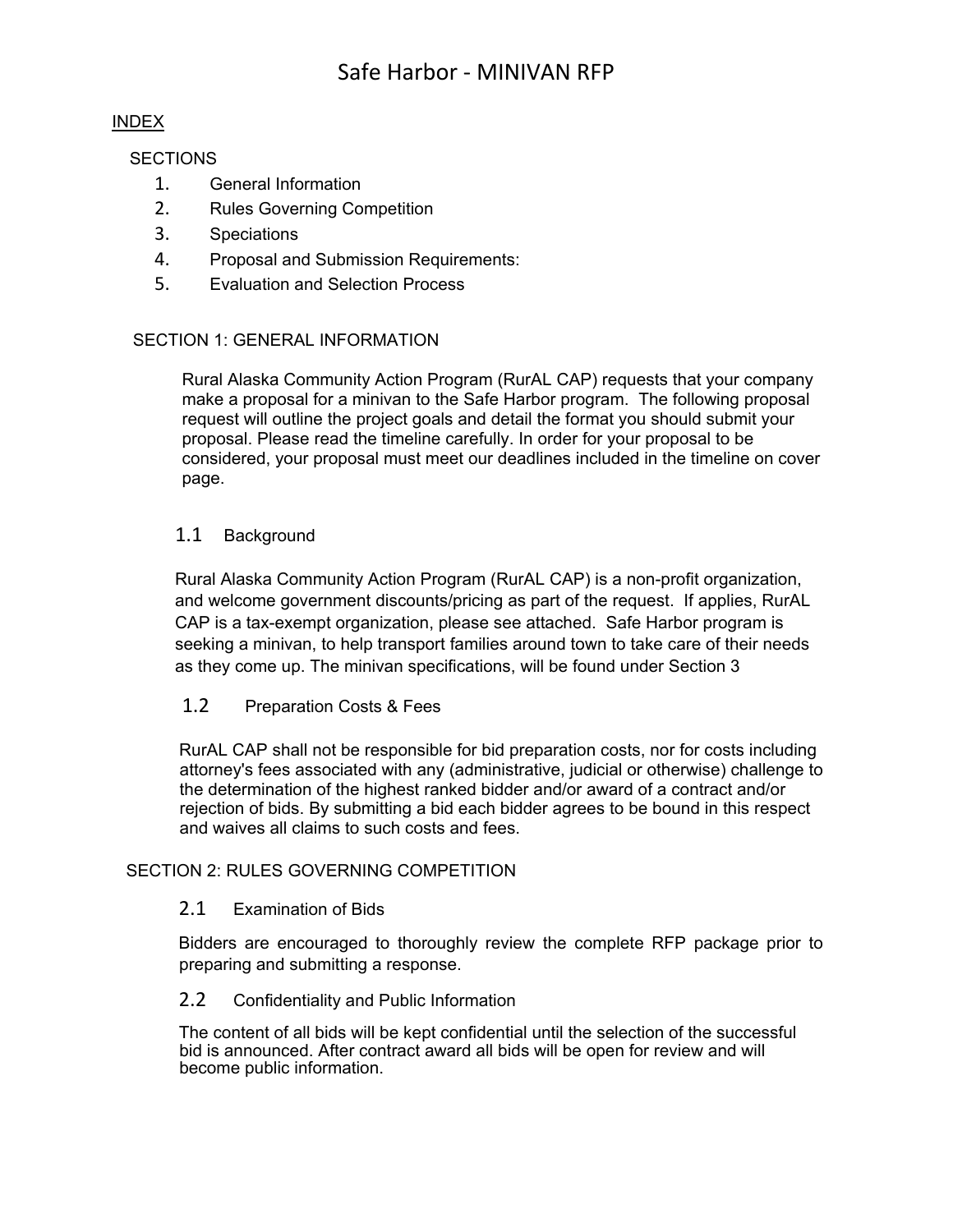## 2.3 Proposal Format

Bids are expected to be brief and specifically address the criteria listed under the Specifications.

## 2.4 Signature Requirements

All bids must be signed.

## 2.5 Bid Submission

Bids shall be e-mailed to [dbehymer@ruralcap.org](mailto:dbehymer@ruralcap.org)

#### 2.6 News Releases

News releases pertaining to any award that may result from the RFP shall not be made without prior written approval of the RurAL CAP CEO.

## 2.7 Disposition of Bids

All materials submitted in response to this RFP shall become the property of RurAL CAP. The original shall be retained for the official file and will become public record after the award of the Contract or Contracts.

## 2.8 Modifications/Withdrawal of Proposals

A respondent may withdraw a bid at any time prior to the final submission date by sending written notification of its withdrawal and signed by an agent authorized to represent the respondent. The respondent may thereafter submit a new or modified bid prior to the final submission date. Modifications offered in any other matter, oral or written, will not be considered. A final bid cannot be changed or withdrawn after the time designated for receipt except for modifications requested by RurAL CAP after the date of receipt.

## 2.9 Oral Change/ Interpretation

No oral change or interpretation of any provision contained in this RFP is valid.

## 2.10 Late Submissions

Bids received after the RFP deadline (date and time) will not be considered and will be returned unopened after recommendation of award.

#### 2.11 Rejection of Proposals

RurAL CAP reserves the right to reject any or all bids if determined to be in the best interest of RurAL CAP.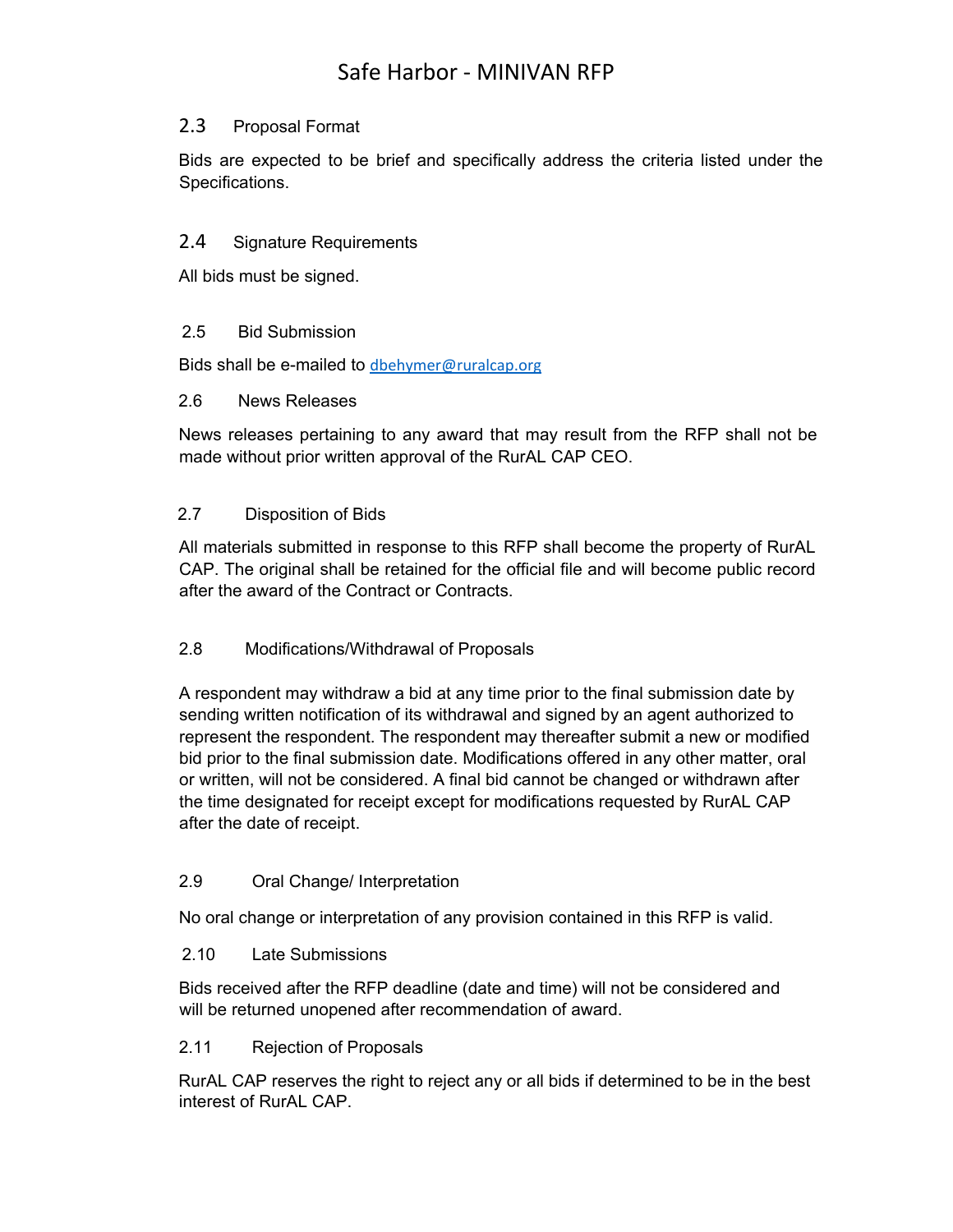# Safe Harbor - MINIVAN RFP

#### 2.12 Equal Employment Opportunity Reporting Requirements

The successful bidder may be required to execute and return EEO reporting forms if required.

#### 2.13 License Requirements

The successful bidder is required to provide, with the bid, a current Alaska Business License.

#### SECTION 3.0: Specifications

One Minivan

- Sits up to 8 people, will consider 7, if it meets the rest of the specifications stated below.
- AWD
- Automatic transmission
- All Season Tires w/ spare to match tiers
- Air conditioner
- AM/FM Radio
- DVD Player (if available)
- **Undercoating**
- Warranty Options, please provide price and their coverage to help us select the best option.
	- 1) Basic
	- 2) Powertrain
	- 3) Corrosion Perforation
	- 4) Roadside
	- 5) Restraint Systems
	- 6) Other Warranties your company may offer.
- Keyless Entry w/ Auto Start
- Spare Key
- Auto sliding door
- Back up camera
- Parking Assist
- Safety Sense
- Floormats (driver & Passenger)
- Any color but brown, green or gold.
- Roof Racks

#### SECTION 4.0: PROPOSAL AND SUBMISSION REQUIREMENTS

To achieve a uniform and expedited review process and ensure the maximum degree of comparability, it is required that the bids be organized in the manner specified. Bids shall not exceed 5 pages in length (excluding letter of transmittal, resumes, title page(s), index/table of contents, attachments, warranty documents or